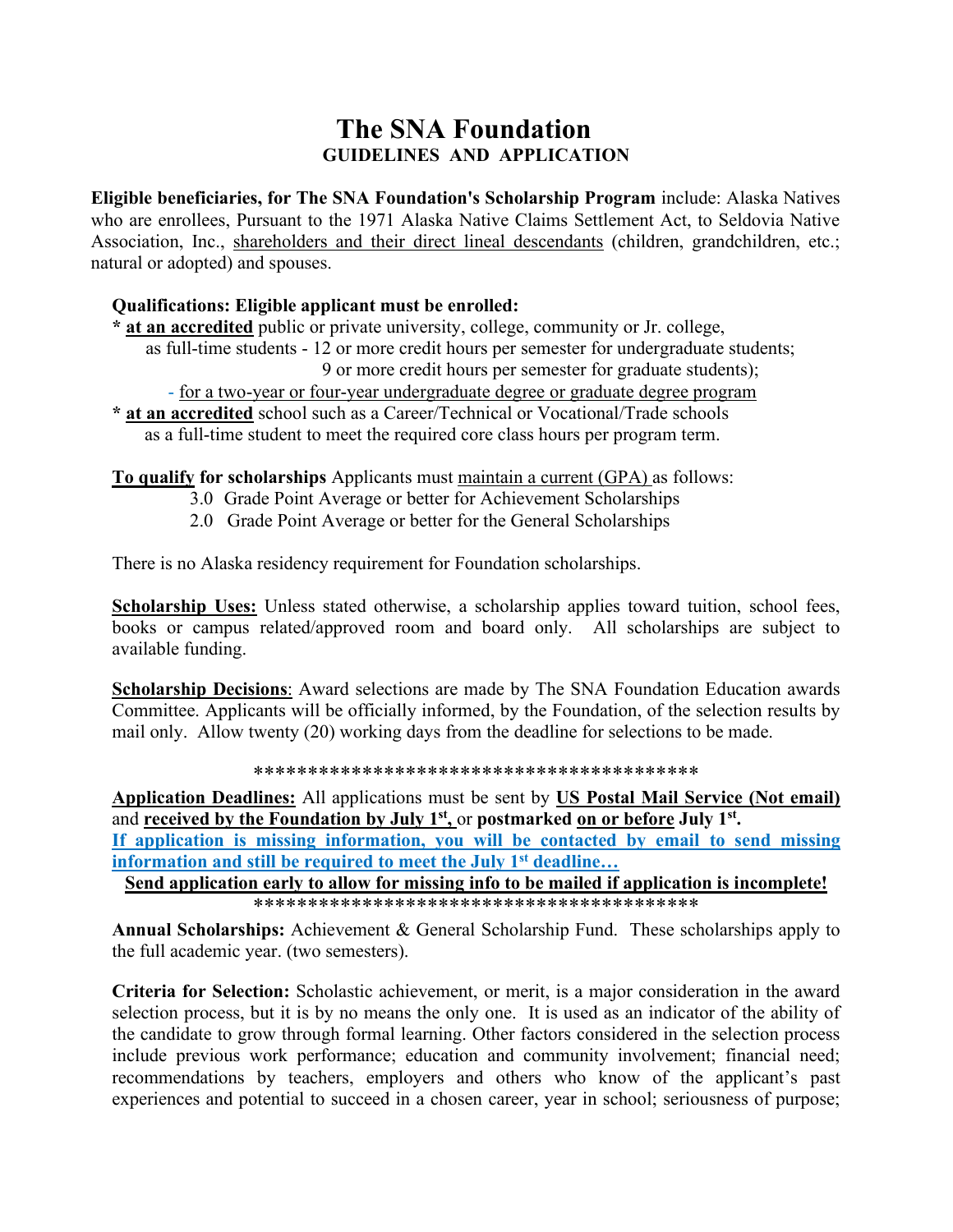major field of study; practicality of education and professional goals and completeness of the application.

**Disbursement of Funds**: Scholarship checks are disbursed by the SNA Foundation directly to the scholarship recipient's college, university or school. The school is requested to administer the funds on behalf of the Foundation scholarship recipient. A copy of the disbursement letter, sent with the check to the school is also sent to the scholarship recipient. Annual scholarship checks will be disbursed in one or two equal installments on two-semester basis.

**A copy of grade transcripts for the previous semester during which a scholarship was used must be submitted** to the Foundation in order for the second installment of the scholarship to be disbursed or for new scholarship's to be awarded.

**Information:** For information contact: The SNA Foundation, PO Drawer A Seldovia Alaska 99663 Phone (907) 234-7625

## **SCHOLARSHIP APPLICATION PROCEDURES**

It is the applicant's responsibility to submit all required information on or before the deadline, of July 1, as follows:

- 1. Scholarship application, completed, signed and dated.
- 2. An official copy of your grade transcripts (or a copy of your high school grade transcripts if you are entering freshman; or a school of your GED certificate).
- 3. Two (2) letters of recommendation from teachers, employers and others who know of your past experience and potential to succeed in your chosen field of study. New letters must be submitted by repeat students if those on file with the Foundation are two or more years old.
- 4. A copy of your proof of acceptance letter from your higher education school if you are entering for the first time.
- 5. Birth certificate(s) to show lineal descendant connection to SNA Enrollee Shareholder
- 6. A photograph of yourself (optional).
- 7. Deliver or Postal Service mail, postmarked no later than the deadline to: (No email) **The SNA Foundation, PO Drawer A Seldovia, Alaska 99663** Questions: Phone (907) 234-7625 Monday -Friday

New and Repeat scholarship applicants must complete ALL the application and submit all materials to receive consideration.

**MAIL:** US Postal Mail Service (No email), postmarked **ON OR BEFORE JULY 1st**:

# **The SNA Foundation PO Drawer A Seldovia Alaska 99663**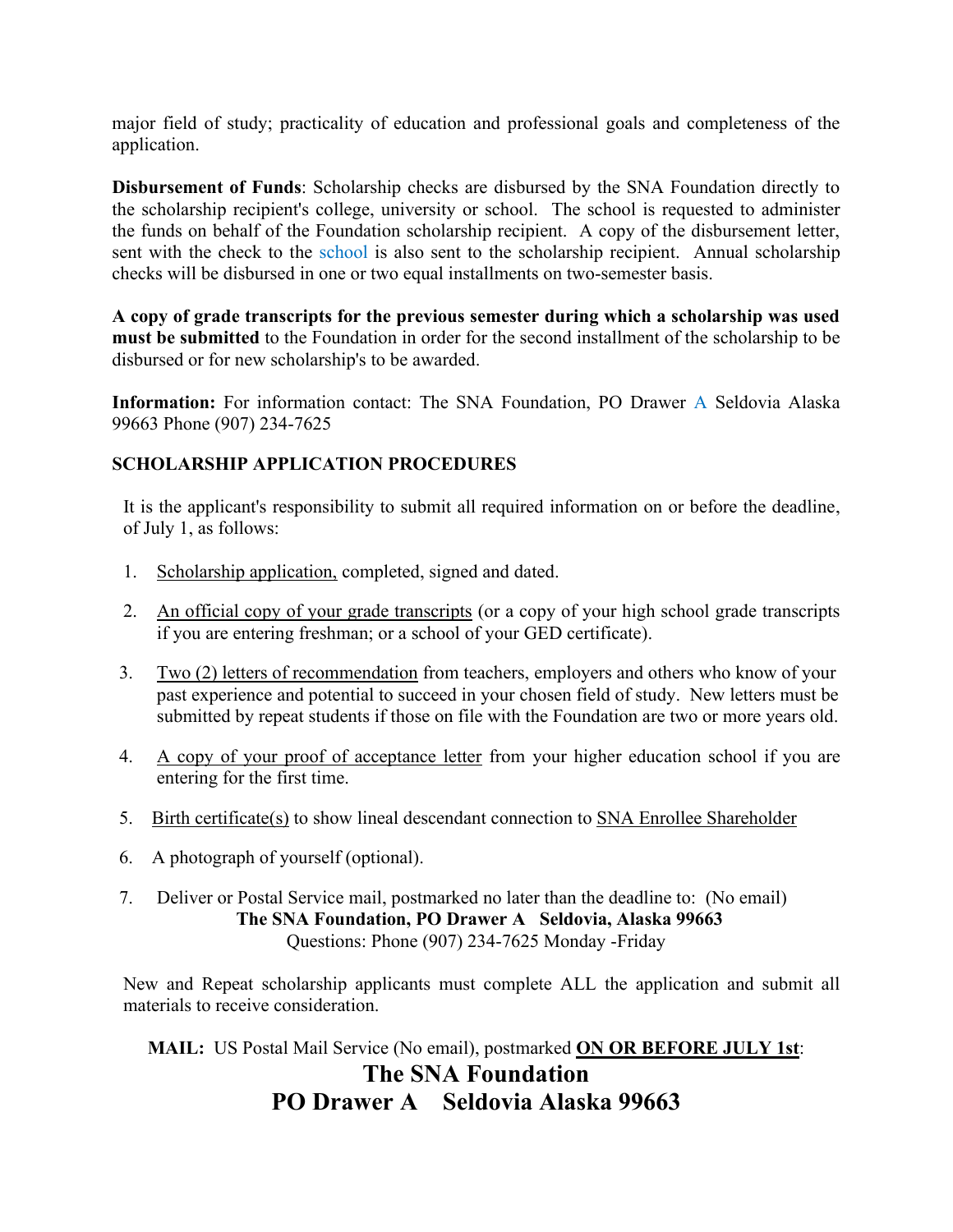## **The SNA FOUNDATION SCHOLARSHIP APPLICATION**

Please read the "Scholarship Application Procedures" and the application in its entity. New and Repeat Students must COMPLETE ALL SECTIONS ON THE APPLICATION to receive full consideration. MAIL the application with the required information listed under Procedures.

## A. **PERSONAL DATA**

|    | 1. | Name of Student:<br><u> 1980 - Jan Samuel Barbara, margaret e populari e populari e populari e populari e populari e populari e popu</u>                                                                                                             |  |  |  |  |
|----|----|------------------------------------------------------------------------------------------------------------------------------------------------------------------------------------------------------------------------------------------------------|--|--|--|--|
|    | 2. |                                                                                                                                                                                                                                                      |  |  |  |  |
|    | 3. |                                                                                                                                                                                                                                                      |  |  |  |  |
|    | 4. | <u>and the state of the state of the state of the state of the state of the state of the state of the state of th</u><br>Phone/Residence: Phone/School: Phone/School:                                                                                |  |  |  |  |
|    | 5. | Social Security No. 6. Birthplace: 6. Birthplace:                                                                                                                                                                                                    |  |  |  |  |
|    | 7. | Date of Birth: 8. Email Address:<br>$\left(\overline{a}\right)$                                                                                                                                                                                      |  |  |  |  |
| В. |    | <b>ELIGIBILITY:</b> Indicate your eligibility to be considered for a scholarship by checking the<br>appropriate blank and completing, the information below. (Note: "descendant" means<br>child, grandchild, great grandchild, etc. of an Enrollee.) |  |  |  |  |
|    | 1. | I am eligible for a scholarship in each of the following categories: Shareholder Descendant Spouse                                                                                                                                                   |  |  |  |  |
|    |    |                                                                                                                                                                                                                                                      |  |  |  |  |
|    |    | * The Enrollee from whom I am descendant is my: ________Mother _________Father<br>Grandparent Great - Grandparent                                                                                                                                    |  |  |  |  |
|    |    | C. SCHOLARSHIP APPLICATION CATEGORIES Complete below. Place a check mark                                                                                                                                                                             |  |  |  |  |
|    |    | in the appropriate blanks.                                                                                                                                                                                                                           |  |  |  |  |
|    |    | <b>D. POST SECONDARY EDUCATION PLANS</b>                                                                                                                                                                                                             |  |  |  |  |
|    | 1. | Name of School where you plan to attend:                                                                                                                                                                                                             |  |  |  |  |
|    |    | Mailing Address: Mailing Address:                                                                                                                                                                                                                    |  |  |  |  |
|    |    | Telephone:                                                                                                                                                                                                                                           |  |  |  |  |
|    | 2. | Class level or semester/term:<br>Senior Graduate ____Undesignated<br>Sophomore ___ Junior<br>Freshman                                                                                                                                                |  |  |  |  |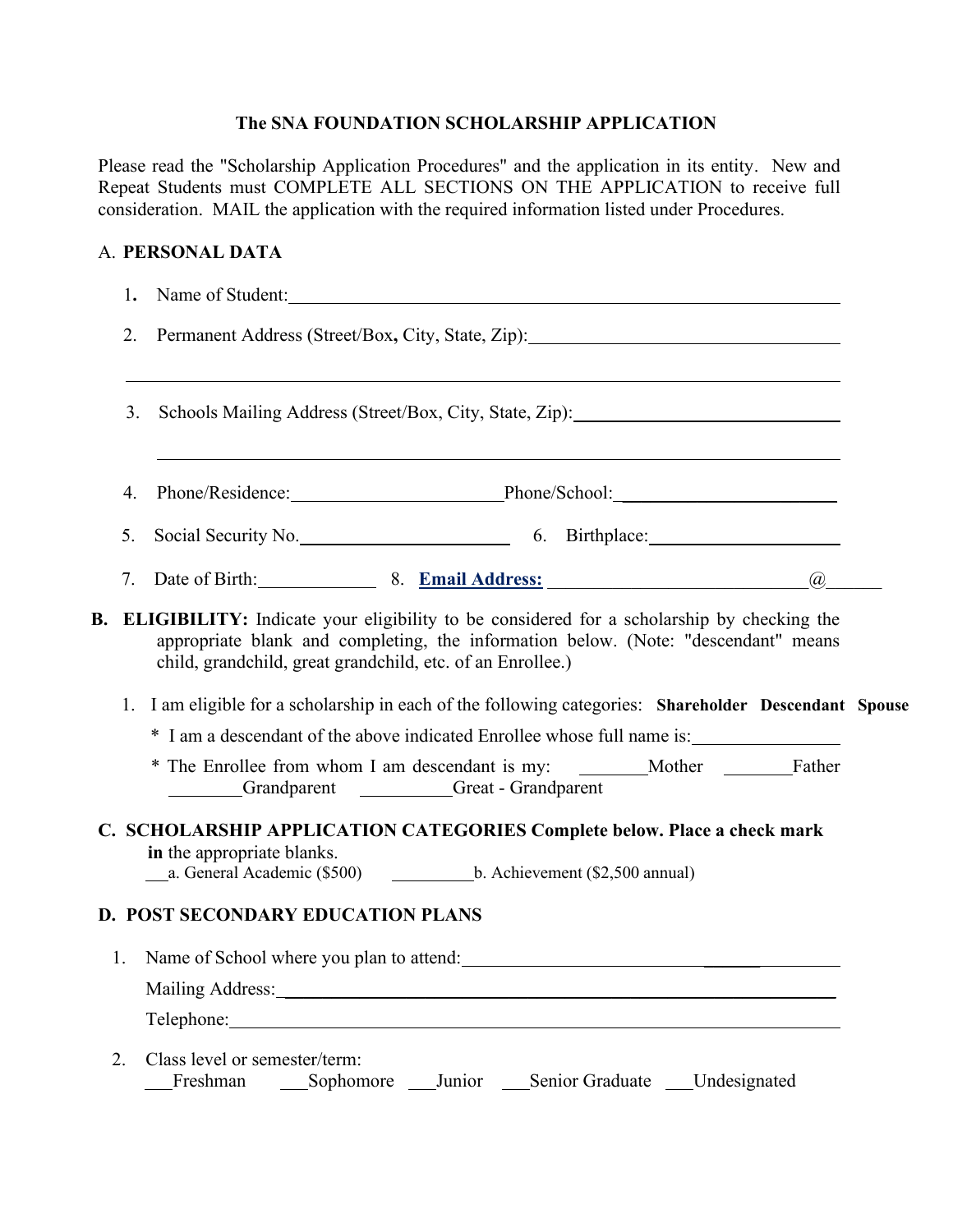3. Field of Study: Major: Minor: Minor: Minor:

4. Academic Degree Goal: 1 yr. associate undergraduate degree 14-year undergraduate degree: Undesignated \_\_\_\_\_\_\_\_\_\_\_\_\_\_\_\_\_\_\_\_\_\_Graduate Degree: (Specify:\_\_\_\_\_\_\_\_\_\_\_\_\_\_\_\_\_\_\_\_\_\_\_\_

5. Number of credits/class hours you plan to take for the semester/term for which this application applies:

Fall Semester, Term Spring Semester, Term

6. How many college credits/trade school hours do you have toward your Degree/Certificate?

7. How many Credits/Class Hours do you need to graduate?

8. When do you expect to graduate? Month Year

9. What is your cumulative grade point average (GPA)? School\_\_\_\_\_\_College\_\_\_\_\_\_\_

## **E. RELATED ACTIVITIES**

- 1. School activities (high school and/or college):
- 2. Honors, Awards, Accomplishments and Positions held:
- 3. Community Activities:
- 4. Additional Education, Training or Related Experience (list in order by year):

## **F. EMPLOYMENT EXPERIENCE**

| Address: |                                                                                                                                                                                                                                | TEL:    |
|----------|--------------------------------------------------------------------------------------------------------------------------------------------------------------------------------------------------------------------------------|---------|
| From:    | To:                                                                                                                                                                                                                            | Duties: |
|          | Employer: 2008 Company Company Company Company Company Company Company Company Company Company Company Company Company Company Company Company Company Company Company Company Company Company Company Company Company Company |         |
| Address: |                                                                                                                                                                                                                                |         |
| From:    | To:                                                                                                                                                                                                                            | Duties: |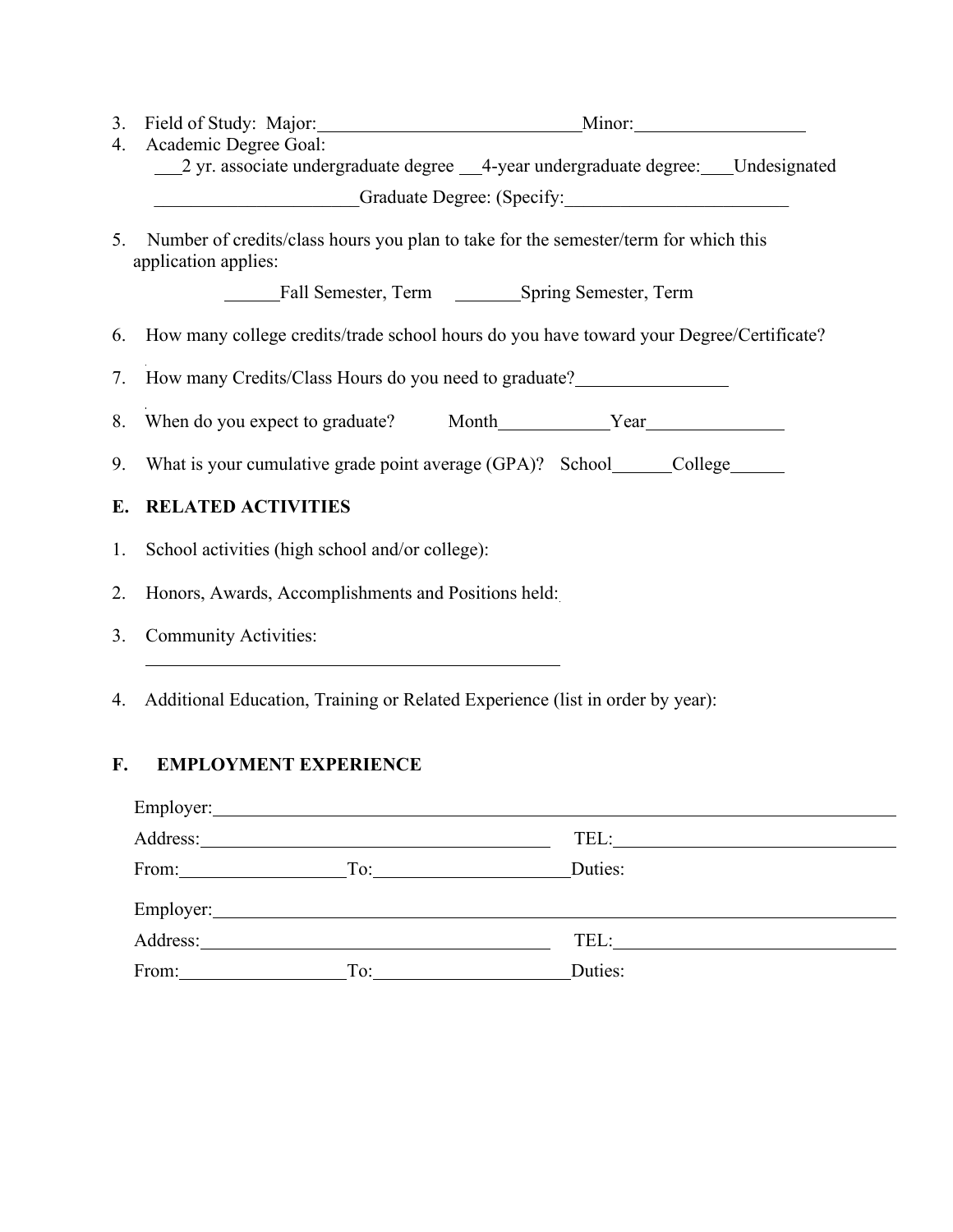#### The SNA FOUNDATION

**G. EDUCATION BUDGET FORECAST** The budget below pertains to direct cost for you to attend a post-secondary institution. Please complete the budget forecast. Some of the "financial aid' amount will be your "best guesses" until confirmed by the granting authority.

## 1. **Budget Period for this Application** (check ONE):

|           | Annual (fall and spring combined) | Fall Semester      | Spring semester |  |
|-----------|-----------------------------------|--------------------|-----------------|--|
| Fall Term | Winter Term                       | <b>Spring Term</b> | Summer Term     |  |

## **2. Budget for College** (for the Budget Period checked in H.1.above)

| <b>EXPENSES</b>                | Amount                        | <b>SOURCES OF FUNDS</b>                   | Amount                          |
|--------------------------------|-------------------------------|-------------------------------------------|---------------------------------|
| Direct Academic Costs          | $\mathbb{S}$ and $\mathbb{S}$ | Personal Resources for schooling          | S.                              |
| Tuition<br><b>Student Fees</b> | \$                            | Personal Savings<br>Parents' Contribution | \$<br>\$                        |
| <b>Books and Supplies</b>      |                               | Personal Earnings                         |                                 |
| <b>Room and Board Costs</b>    |                               | <b>Government Allowances</b>              |                                 |
| On-campus room                 | $\mathbb S$                   | Veterans Administration Aid               | $s$ <sub>_____</sub>            |
| Off-campus room                |                               | <b>State/Federal Social Security</b>      | $\frac{\sqrt{2}}{\sqrt{2}}$     |
| (university approved)          |                               | Other (specify)                           |                                 |
| Board (food)                   | \$                            |                                           |                                 |
| Travel                         | (excluded)                    | Academic Financial Aid                    |                                 |
|                                |                               | Scholarships, fellowships                 |                                 |
| Personal Expenses              | (excluded)                    | <b>BIA</b> Grant in Aid                   | $\frac{\S_{\perp}}{\S_{\perp}}$ |
|                                |                               | State/federal student loans               |                                 |
|                                |                               | The SNA Foundation (application)          | <sup>S</sup>                    |
| <b>TOTAL EXPENSES</b>          | \$                            | <b>TOTAL SOURCE OF FUNDS</b>              | \$                              |
|                                |                               | <b>Less Total Expenses</b>                |                                 |
|                                |                               | Amount needed to balance Budget \$        |                                 |